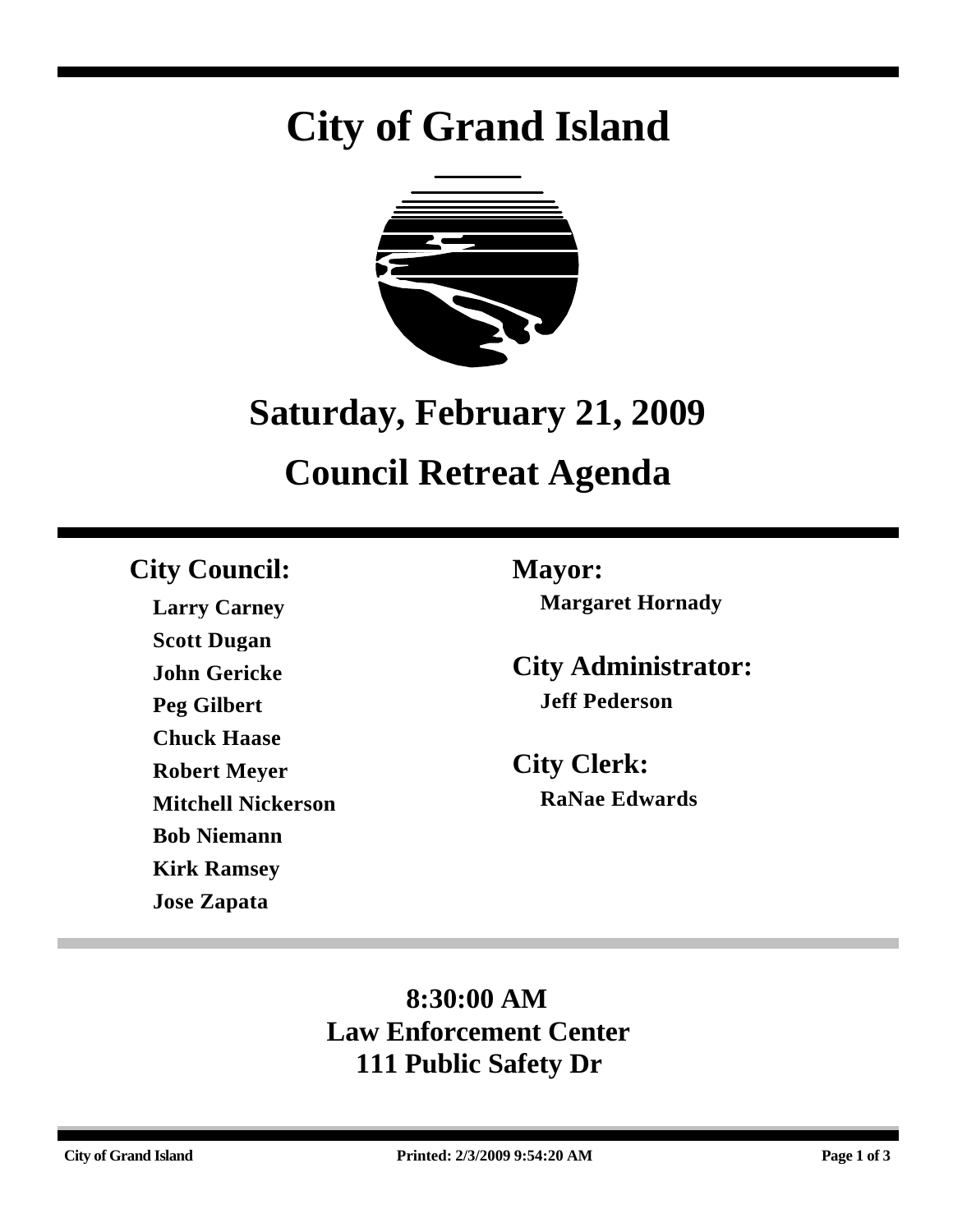#### **Call to Order**

**This is an open meeting of the Grand Island City Council. The City of Grand Island abides by the Open Meetings Act in conducting business. A copy of the Open Meetings Act is displayed in the back of this room as required by state law.**

**The City Council may vote to go into Closed Session on any agenda item as allowed by state law.**

#### **Pledge of Allegiance**

**Roll Call**

## **A - SUBMITTAL OF REQUESTS FOR FUTURE ITEMS**

**Individuals who have appropriate items for City Council consideration should complete the Request for Future Agenda Items form located at the Information Booth. If the issue can be handled administratively without Council action, notification will be provided. If the item is scheduled for a meeting or study session, notification of the date will be given.**

### **B - RESERVE TIME TO SPEAK ON AGENDA ITEMS**

**This is an opportunity for individuals wishing to provide input on any of tonight's agenda items to reserve time to speak. Please come forward, state your name and address, and the Agenda topic on which you will be speaking.**

## **MAYOR COMMUNICATION**

**This is an opportunity for the Mayor to comment on current events, activities, and issues of interest to the community.**

### **- - SPECIAL ITEMS**

**-1 Welcome/Introduction**

**-2 Budget Overview**

- **-3 Department Presentations**
- **-4 Capital Improvements Plan/Funding**